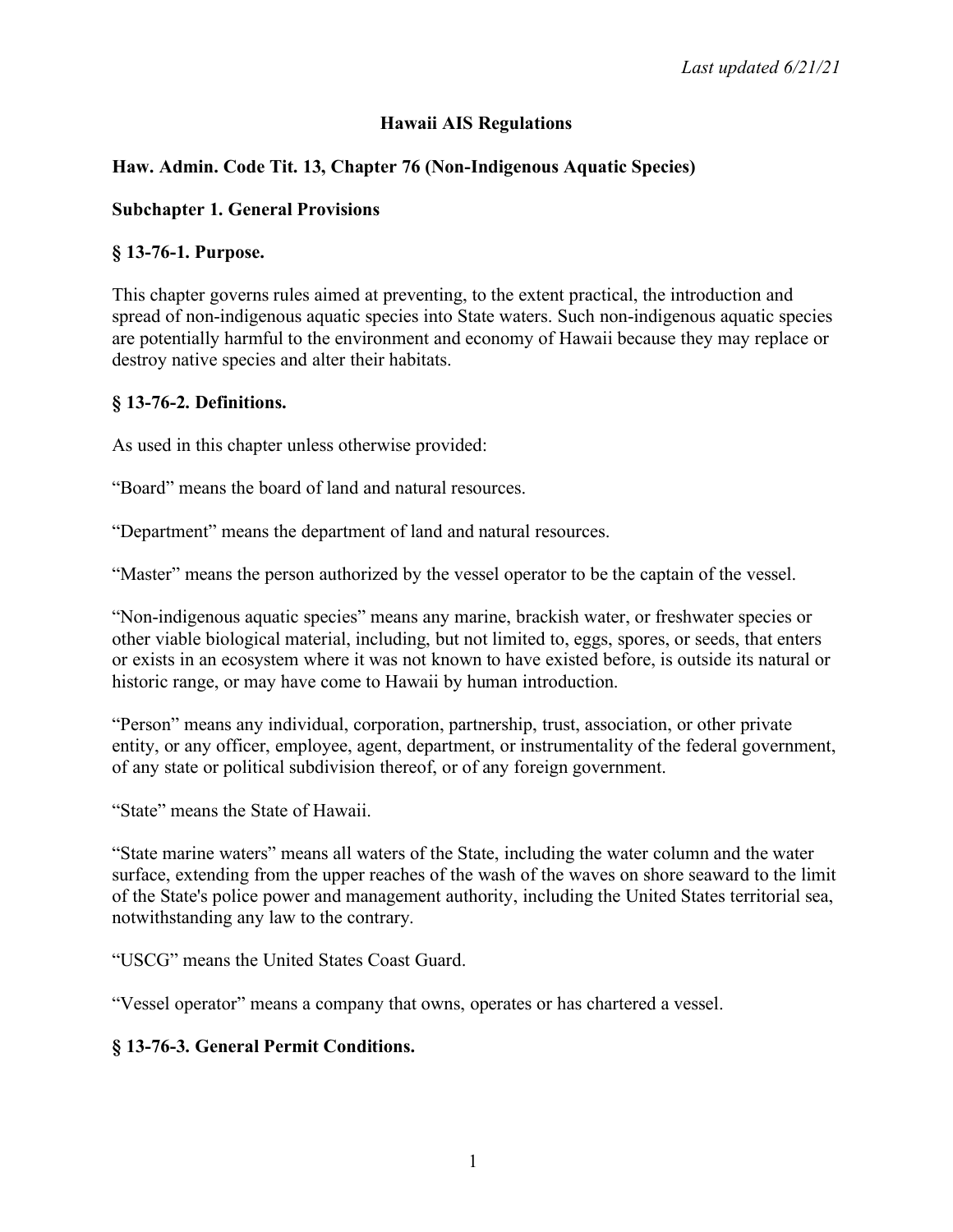(a) The general permit provisions of this section shall be in addition to the more specific provisions of section 13-76-15, and as otherwise provided in this chapter.

(b) The department may require persons to submit an application for a permit issued pursuant to this chapter.

(c) The submission of an application to the department shall not obligate the department to issue a permit or constitute a right or interest on the part of the applicant to have a permit issued.

(d) A permit shall have a limited duration subject to the provisions of this chapter, but such duration shall not exceed one year from the date of issuance. The issuance of a permit shall not constitute a vested right or property interest to receive future or additional permits.

(e) Permits are non-transferable, so that whenever a permittee parts with possession or transfers, in whole or in part, the title to or interest in the vessel identified in the permit to another person by any arrangement, the permit shall immediately expire. The permittee must notify the department prior to and immediately after such transfer has occurred.

(f) The department may impose terms and conditions it deems necessary to carry out the purposes of this chapter, including requiring a report or reports of any activity conducted that may potentially introduce a non-indigenous species to state marine waters by the applicant or permit holder within the state.

(g) It is unlawful for any person to violate any provision of any permit issued pursuant to this chapter. Failure to comply with any provision of this chapter, or any provision of any permit issued hereunder, shall be cause for termination of said permit.

(h) If the department determines that the protection and conservation of aquatic life in the area requires the cessation of all or certain activities allowed under the permits, upon notification to the permit holders of this determination by any reasonable means, the permits shall automatically expire on a date provided in the notification.

(i) There is no right to a renewal or re-issuance of a permit. When reviewing an application for a permit, the department shall consider whether the applicant has previously violated or not complied with any term or condition of a permit and may deny the application on this basis.

(j) The permittee shall have the permit on board the vessel and be able to show the permit upon the demand of any employee, agent, or officer authorized to enforce this chapter. Failure or refusal to show the permit shall be a violation of this chapter and sufficient cause to immediately but temporarily suspend the permit until such time that the board may take action to revoke the permit.

(k) The board may revoke any permit for any violation of the terms and conditions of the permit and a person whose permit was revoked shall not be eligible to apply for another permit until one year from the date of revocation.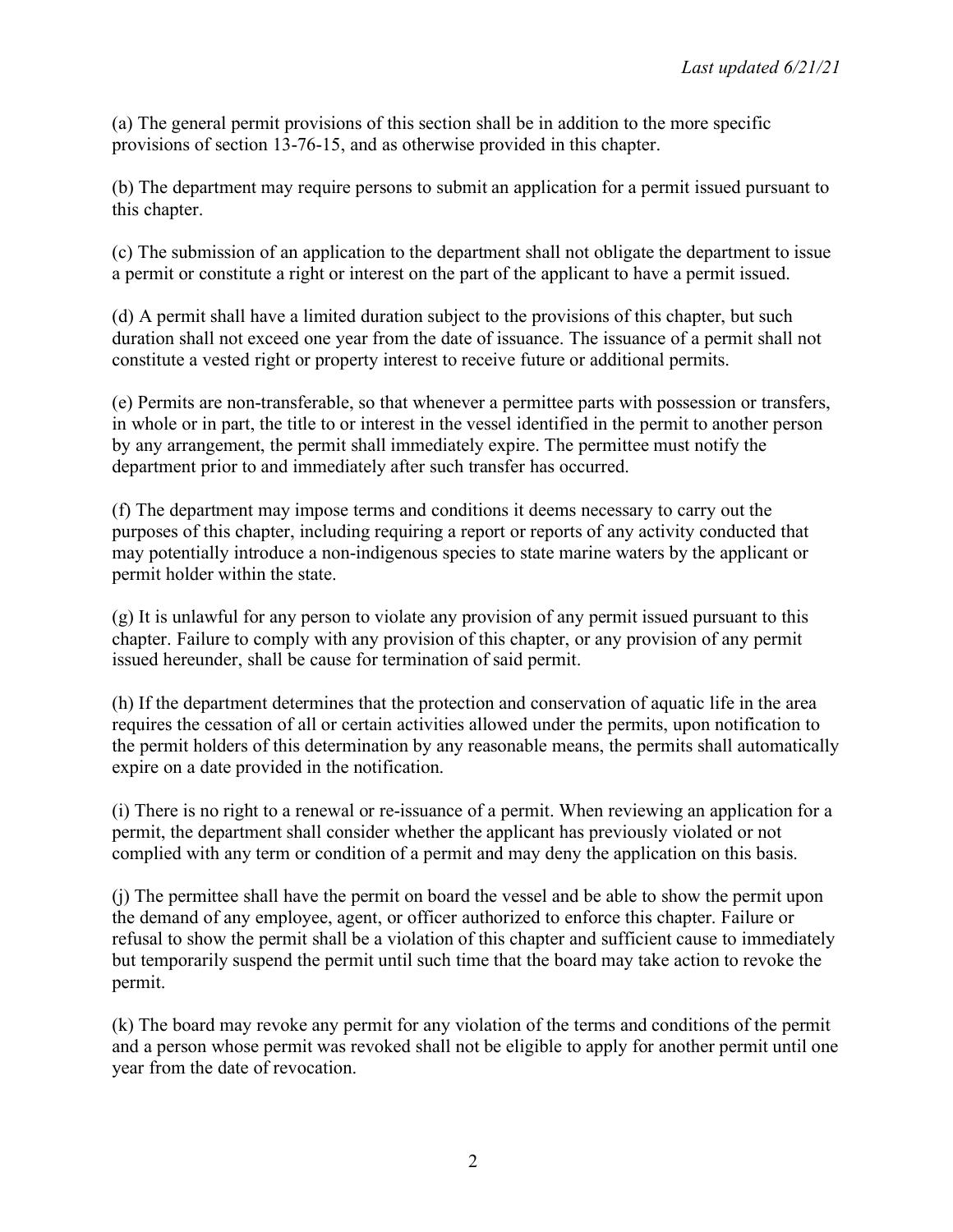# **§ 13-76-4. Penalties.**

A person violating the provisions of this chapter shall be guilty of a petty misdemeanor, as provided under section 187A-13, HRS, subject to administrative penalties as provided under section 187A-12.5, HRS, and punished as provided by law.

## **§ 13-76-5. Severability.**

The provisions of these rules are declared to be severable, and if any portion or the application thereof to any person or property is held invalid for any reason, the validity or application of the remainder of these rules to other persons or property shall not be affected.

## **Subchapter 2. Ballast Water Management**

## **§ 13-76-11. Purpose.**

(a) This subchapter addresses the management and disposition of vessel ballast water as a medium or means for the introduction of aquatic invasive species into state marine waters, such as but not limited to any ocean, estuary, bay, harbor, beach, or coastal area. These rules are intended to act in coordination with federal regulations on ballast water management by 1) establishing state laws that will correspond to and complement federal regulations on ballast water to ensure consistency, 2) providing best practices guidelines to improve vessel ballast water management prior to entering state marine waters, 3) adopting a ballast water management program, including a ballast water exchange reporting system, and 4) monitoring compliance with program requirements.

(b) This subchapter identifies: 1) prohibited activities; 2) vessels exempted from ballast water management plan requirements, ballast water reporting requirements, ballast water exchange requirements, and ballast water discharge requirements; 3) which permits are available to qualifying vessels; 4) requirements that incoming vessels are subject to regarding ballast water; and 5) State verification of compliance with this subchapter.

## **§ 13-76-12. Definitions.**

As used in this subchapter, unless otherwise provided:

"Aquatic invasive species" means a non-indigenous aquatic species, which, if introduced into an ecosystem, may cause harm to Hawaii's economy, environment, human health, or public safety and welfare.

"Ballast operations" means the transfer, uptake, and/or discharge of ballast water.

"Ballast tank" means any tank, hold, or part of a vessel used to carry ballast water, whether or not the tank or hold was designed for that purpose.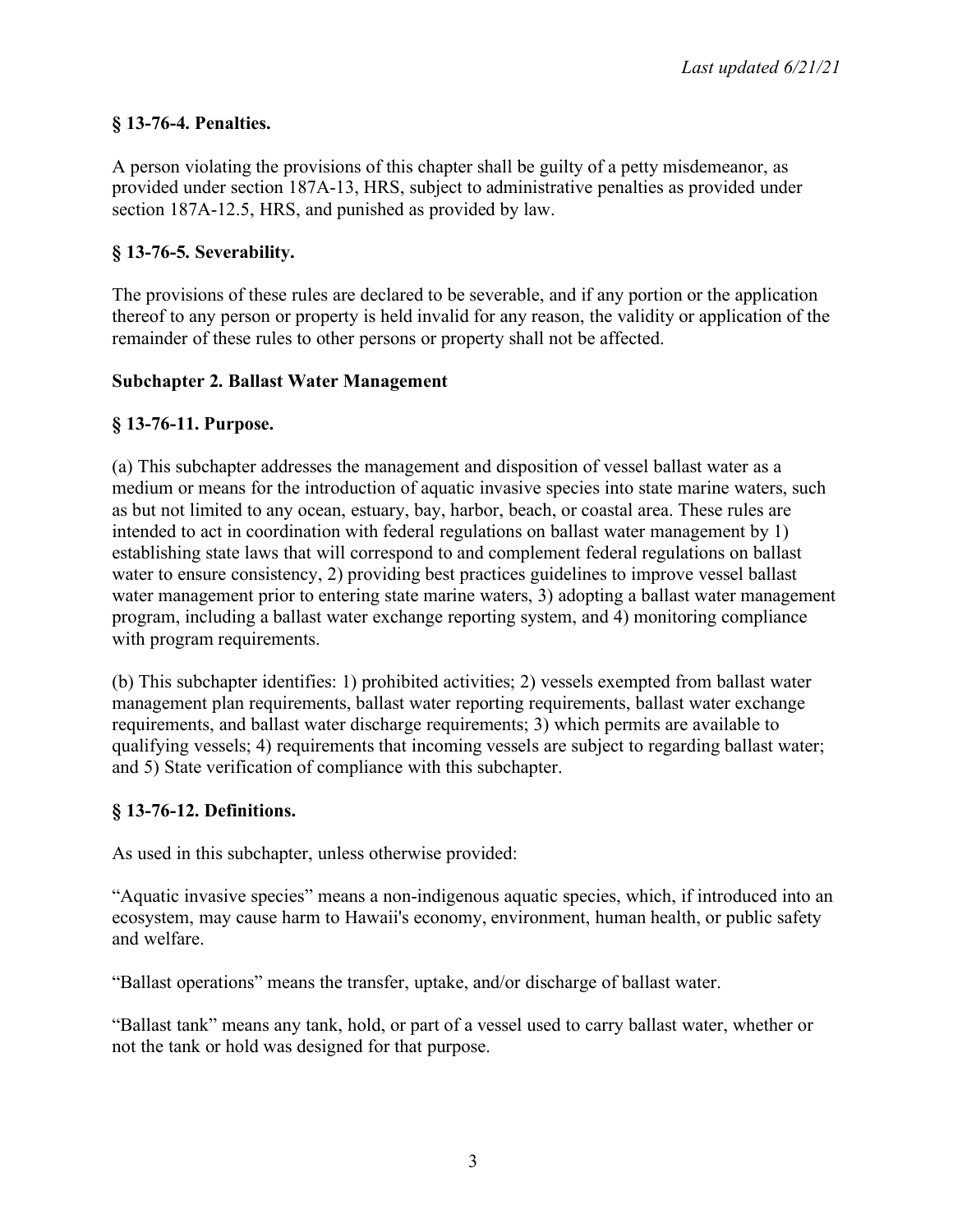"Ballast water" means any water, associated sediments, and suspended matter taken on board a vessel to manipulate, control, or maintain trim, draft, stability, or stresses of the vessel, without regard to the manner in which it is carried.

"BWM" means ballast water management as required by federal law 33 CFR Part 151 Subpart D, Mandatory Ballast Water Management Program for U.S. Waters, dated July 28, 2004.

"Coastwise trade" includes the transportation of passengers or merchandise between points embraced within the coastwise laws of the United States.

"Discharge" means to drain or remove part or all of the ballast water off the vessel.

"EEZ" means the United States exclusive economic zone established by Presidential Proclamation No. 5030, dated March 10, 1983, which extends from the baseline of the territorial sea of the United States seaward 200 nautical miles, substantially as defined in federal law 33 CFR 151.2025, dated July 1, 2005.

"Empty/refill exchange" means to pump the ballast tank or tanks out, until empty or as close to empty as the master determines is safe to do so, then refilling the tank with mid-ocean waters.

"Exchange" means to replace water in ballast tanks by using flow through exchange, empty/refill exchange, or other exchange methodology recommended or required by the United States Coast Guard.

"Flow through exchange" means to flush out ballast tanks by pumping in mid-ocean water at the bottom of the tank and continuously overflowing the tank from the top until three full volumes of the ballast water tank capacity have been changed.

"MHI EEZ" means the main Hawaiian islands exclusive economic zone identified as those waters of the EEZ surrounding the main Hawaiian islands east of 161° West longitude.

"Mid-ocean waters" means waters at least 200 nautical miles from any coast.

"Permanent ballast" means a weight or heavy material added to a vessel to enhance the vessel's stability that is always left on the vessel and not normally removed either between or during voyages.

"Transfer" means the on-board movement of ballast water from one part of the vessel to another.

"Qualifying vessels" means all vessels, United States or foreign flagged, carrying ballast water into state marine waters after operating outside the EEZ.

"Sediments" means any material that settles out of ballast water within a vessel.

"Uptake" means to fill part or all of the vessel's ballast tanks with water from outside the vessel.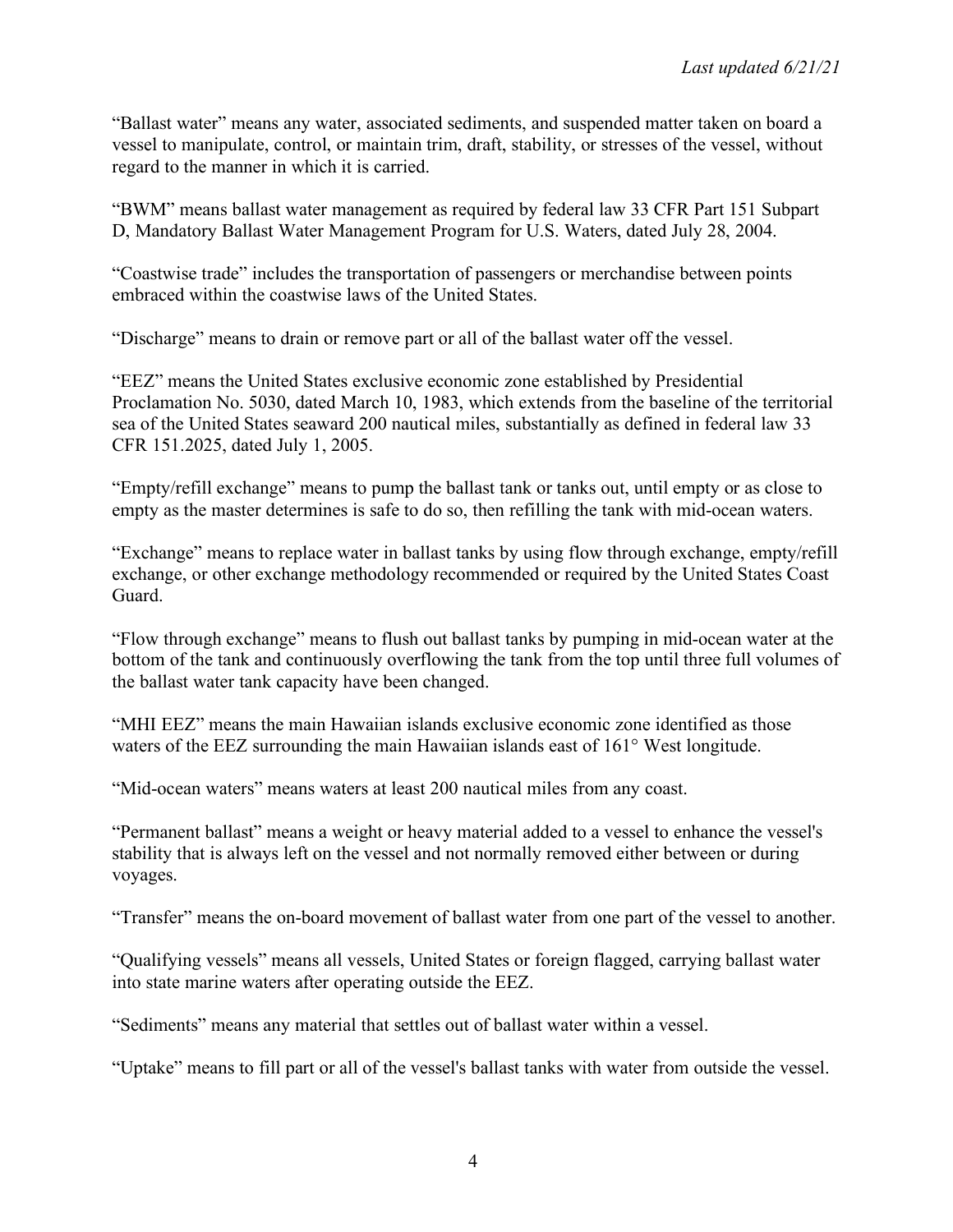"Vessel in innocent passage" means a ship engaged in continuous and expeditious surface passage through the territorial sea and archipelagic waters of foreign coastal states in a manner not prejudicial to its peace, good order, or security. Passage includes stopping and anchoring, but only if incidental to ordinary navigation or necessary by rough weather or distress, or for the purpose of rendering assistance to persons, ships, or aircraft in danger or distress.

"Voyage" means any transit by a vessel that originates from a port or place outside of the EEZ surrounding the State of Hawaii and destined for a port or place in Hawaii.

# **§ 13-76-13. Prohibited Activities.**

(a) Unless exempted under the provisions of section 13-76-14, by permit issued pursuant to section 13-76-15, or as may be otherwise provided by law, it is unlawful for the master of a qualifying vessel:

(1) To fail to have or fail to follow a ballast water management plan, as required under section 13-76-16;

(2) To exchange ballast water contrary to the provisions of section 13-76-17;

(3) To discharge, or allow the discharge of, ballast water in state marine waters in violation of section 13-76-18;

(4) To fail to submit a ballast water report form, as required in section 13-76-19; and

(5) To violate any provision in this subchapter.

(b) It is unlawful for the master to prevent, hinder, or otherwise interfere with the department's or USCG's evaluation of the vessel's compliance with the provisions of this subchapter. The evaluation may be conducted in accordance with section 13-76-20 and as may be otherwise provided in this subchapter.

# **§ 13-76-14. Applicability.**

(a) The ballast water management plan requirements of section 13-76-16 shall apply to qualifying vessels.

(b) The ballast water reporting requirements of section 13-76-19 shall apply to qualifying vessels, except for the following:

(1) Crude oil tankers engaged in coastwise trade. This exemption applies only to vessels carrying unrefined crude oil product from one U.S. place to another, including Hawaii;

(2) Any vessel of the United States Department of Defense or USCG, subject to the requirements of Section 1103 of the National Invasive Species Act of 1996, or any vessel of the armed forces, as defined in Section 1322(a)(14) of Title 33 of the United States Code that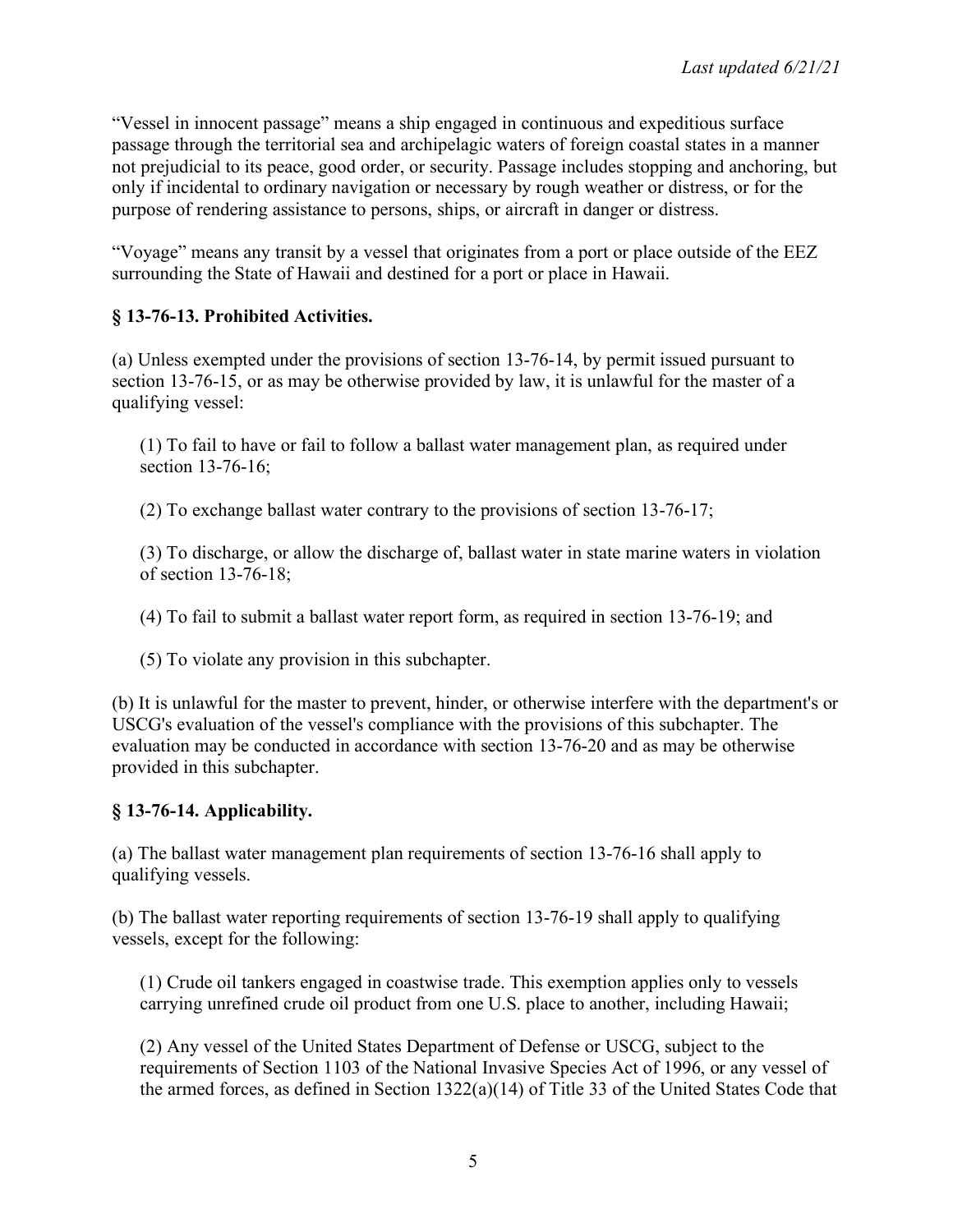is subject to the "Uniform National Discharge Standards for Vessels of the Armed Forces" pursuant to Section 1322(n) of Title 33 of the United States Code;

(3) Any vessel that operates exclusively within the MHI EEZ;

(4) Any vessel that operates outside of the EEZ, but conducts all ballast operations exclusively in the MHI EEZ, regardless of the number of voyages the vessel makes; and

(5) Any vessel in innocent passage or having entered state marine waters due to circumstances beyond its control; provided that the vessel does not discharge ballast water into state marine waters, or into waters that may impact state marine waters, unless the vessel meets the requirements of section 13-76-18;

(c) The ballast water exchange requirements of section 13-76-17 shall apply to qualifying vessels that conduct ballast water exchanges; except for vessels exempted under subsection 13-76-14(b) (1), (2), (3), (5) and the following:

(1) Any vessel equipped with a functioning treatment system designed to kill all living aquatic organisms in the ballast water; provided that USCG or other approving authority has determined that the system is designed to be at least as effective as ballast water exchange at reducing the risk of transfer of aquatic invasive species in ballast water and the treatment system is properly functioning as designed; and

(2) Any vessel, to the extent that it is equipped with permanent, freshwater, or treated ballast, as specified in section 13-76-14  $(c)(1)$  above or will not discharge ballast water in state marine waters.

(d) The ballast water discharge requirements of section 13-76-18 shall apply to qualifying vessels that either will discharge or have discharged ballast water into state marine waters; except for vessels exempted under subsections 13-76-14(b)(2) and (3), and 13-76-14 (c) (1) and (2).

(e) The master, or vessel operator when there is no master, shall be responsible for complying with the provisions of this subchapter, unless otherwise provided. Nothing in this subchapter shall relieve the master of the responsibility to ensure the safety and stability of the vessel or the safety of the crew and passengers, or any other responsibility.

## **§ 13-76-15. Permits.**

(a) The department may issue permits to vessel operators, exempting qualifying vessels from the provisions of this subchapter, subject to the provisions of section 13-76-3 and the following conditions:

(1) Receipt of a completed application, on a form provided by the department, and any other information the department may require; and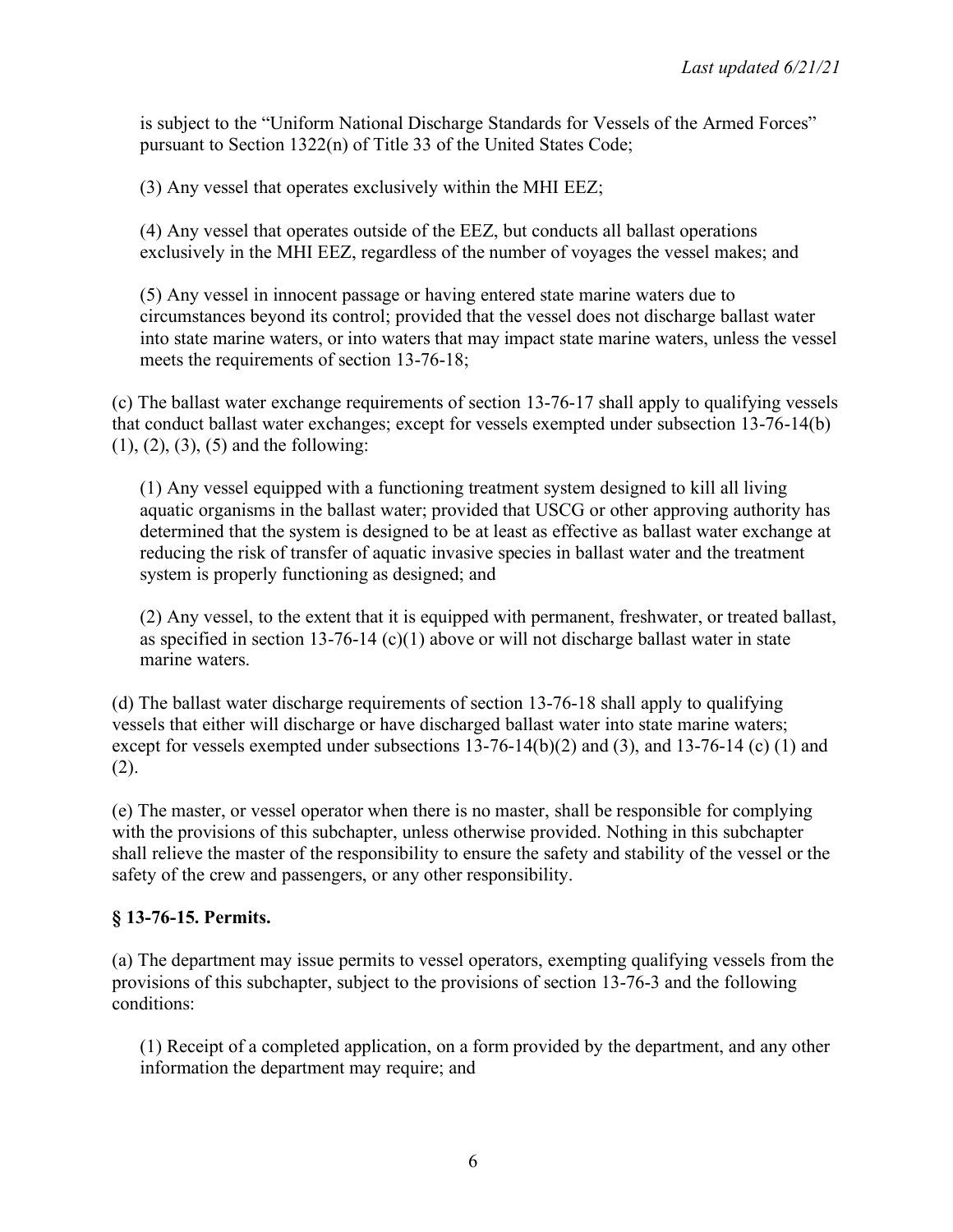(2) Approval by the department, after an assessment of the appropriateness of the application based on:

(A) Safety of the crew or its passengers, USCG approved ballast water treatment system, protection of property, vessel integrity or other factors the department considers relevant to the intent and purpose of this subchapter; and

(B) All applicable state and federal law.

(b) The permit exemptions are limited to the provisions of this subchapter and do not exempt the master from other state laws or any federal laws.

## **§ 13-76-16. Ballast Water Management Plan Requirements.**

Vessels in compliance with BWM requirements for a ballast water management plan, shall be deemed to also be in compliance with this section. It is unlawful for any master to violate BWM requirements for a ballast water management plan.

## **§ 13-76-17. Ballast Water Exchange Requirements.**

(a) Qualifying vessels that require ballast water exchanges shall conduct such exchanges in midocean waters. Unless exempted by section 13-76-14(c), or as may be otherwise provided by law, it is unlawful for a master to conduct a ballast water exchange within state marine waters while holding ballast water obtained from an area less than 200 nautical miles from any coast.

(b) All such exchanges shall be by flow through exchange, empty/refill exchange, or other exchange methodology recommended or required by the USCG or other approving authority.

(c) The master is responsible for the safety of the vessel, its crew, and its passengers and is not required to conduct a ballast water management practice, including exchange, if the master determines that the practice would threaten the safety of the vessel, its crew, or its passengers because of adverse weather, vessel design limitations, equipment failure, or any other extraordinary conditions. Should the master make such a determination, the master shall take all feasible measures, based on the best available technologies economically achievable, that do not compromise the safety of the vessel, its crew, and its passengers, to minimize the discharge of ballast water containing non-indigenous aquatic species into state marine waters or waters that may impact state marine waters. Such discharge shall be subject to the provisions of section 13- 76-18.

(d) Nothing in this subchapter relieves the master of the responsibility for ensuring the safety and stability of the vessel or the safety of the crew and passengers, or any other responsibility.

## **§ 13-76-18. Ballast Water Discharge Requirements.**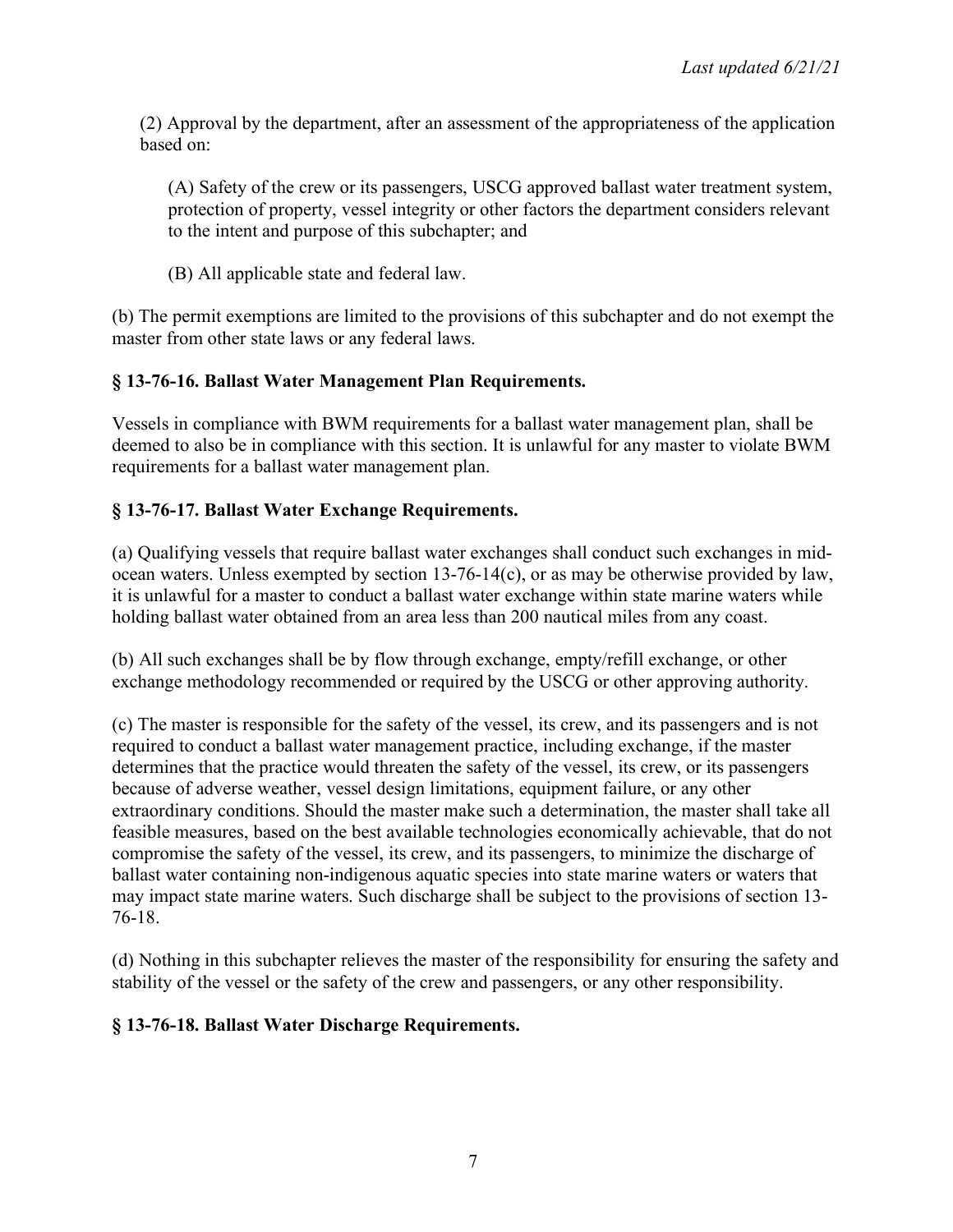(a) To the extent practical, the master of any qualifying vessel that has not conducted a midocean waters ballast water exchange, and is subject to the provisions of subsection 13-76-14(d), shall not discharge ballast water into state marine waters.

(b) The master shall report to the department, pursuant to section 13-76-19, when a mid-ocean waters ballast water exchange was not done and a ballast water discharge into state marine waters is necessary.

(c) Unless exempted by subsections  $13-76-14(c)$  or  $13-76-14(e)$  of this section, prior to any ballast water discharge into the EEZ or state marine waters, the master shall obtain approval from the department to discharge ballast water. Upon approval, the master shall then implement all feasible measures to minimize the discharge of ballast water.

(d) This subchapter does not authorize the discharge of oil, noxious liquid substances, or any other pollutant in a manner prohibited by state, federal or international laws or regulations. Ballast water carried in any tank containing a residue of oil, noxious liquid substances, or any other pollutant shall be discharged in accordance with the applicable requirements.

(e) The master shall be exempted from the provisions of subsections 13-76-18(a) and 13-76- 18(c), if the master determines that such ballast water discharge is necessary to ensure the safety and stability of the vessel or the safety of the crew and passengers, because of adverse weather, vessel design limitations, equipment failure, or any other extraordinary conditions.

## **§ 13-76-19. Ballast Water Reporting Requirements.**

(a) Unless exempted in subsection 13-76-14(b), for all qualifying vessels, the master shall:

(1) Fully and accurately fill out the USCG ballast water report form;

(2) Submit the form by fax, electronic mail, or as otherwise provided to the department no later than twenty-four (24) hours prior to vessel arrival into state marine waters;

(3) Submit an amended form to the department before the vessel departs state marine waters, should there be a change in any of the information submitted in accordance with this section; and

(4) Maintain on board the vessel records that include all of the information provided on the form for at least two years.

(b) Submission of this form or an amended form to the department does not relieve the master of the responsibility to report to the USCG, if the USCG requires such report or amended form.

## **§ 13-76-20. Evaluation and Compliance.**

(a) In order to evaluate the compliance rate of qualifying vessels with the provisions of this subchapter, the department, in coordination with the USCG, may: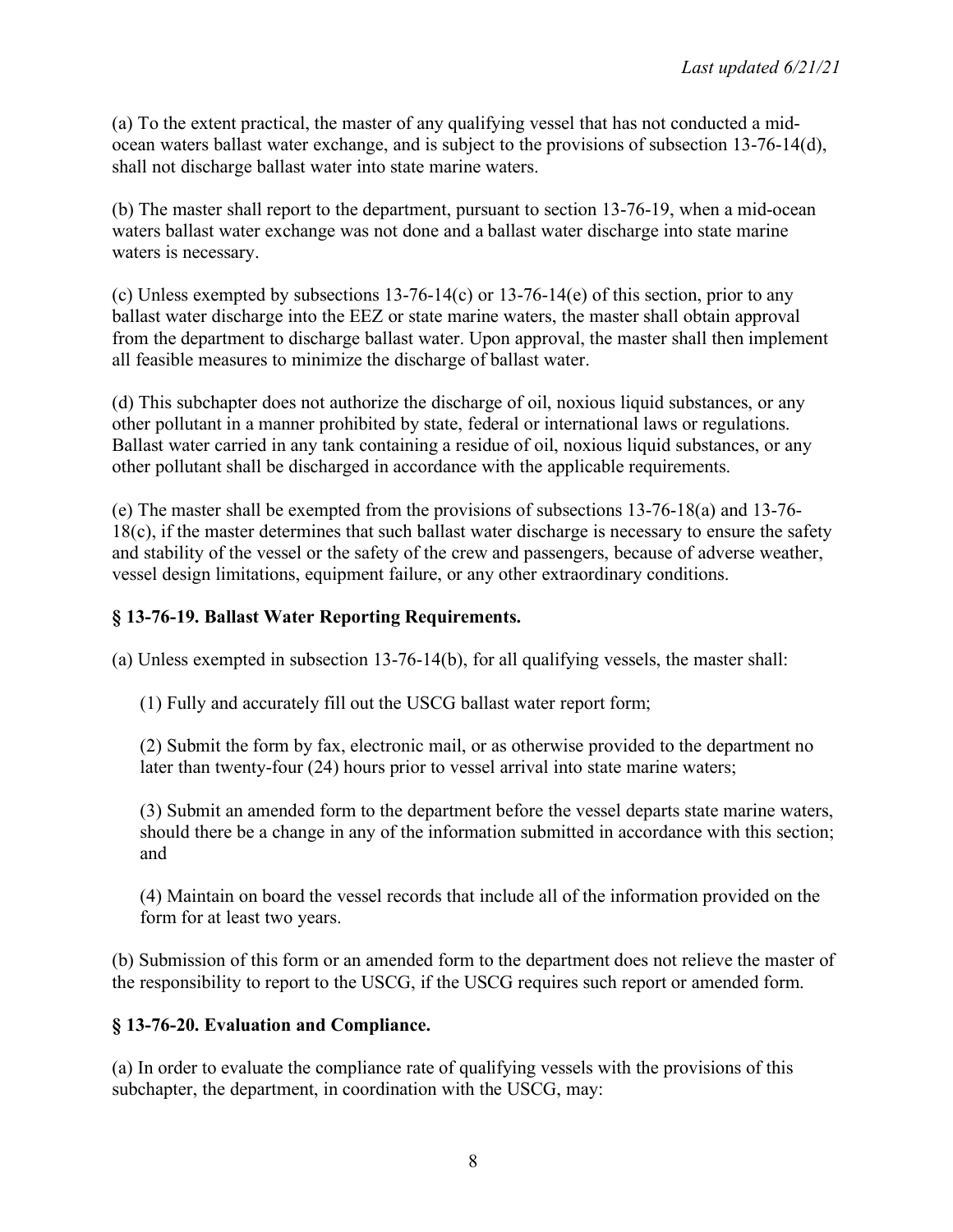(1) Take samples of ballast water and sediment, examine documents, and make other appropriate inquiries;

(2) Compile the information obtained from submitted reports and use the information in conjunction with existing information relating to the number of vessel arrivals; and

(3) Take other actions necessary for the purposes of this subchapter.

(b) The master shall make available to the department, upon the department's request, the records required by section 13-76-19 and other relevant information.

### **Haw. Admin. Code Tit. 13, Chapter 124 (Indigenous Wildlife, Endangered and Threatened Wildlife, Injurious Wildlife, Introduced Wild Birds, and Introducted Wildlife)**

## **§ 13-124-3. Prohibited activities.**

- (a) With respect to indigenous wildlife and introduced wild birds, and except as provided in subsection (e) or as permitted by the department, no person shall, or attempt to:
	- (1) Catch, possess, injure, kill, destroy, sell, offer for sale, or transport any such species, or any young or egg, or the dead body or skin thereof; or
	- (2) Export any such species, or any young or egg, or the dead body or skin thereof from the **State**

The prohibitions against the destruction of wild birds shall not apply to those introduced wild birds listed as injurious wildlife.

- (b) No person shall remove, damage, or disturb the nest of any indigenous wildlife except as provided in subsection (e) or as permitted by the department.
- (c) With respect to injurious wildlife, except as provided in subsection (e) or as permitted by the department, no person shall, or attempt to:
	- (1) Release injurious wildlife into the wild;
	- (2) Transport live injurious wildlife to islands or locations within the State where they are not already established and living in a wild state; or
	- (3) Export any such species, or the dead body or parts thereof, from the State.
- (d) With respect to introduced wildlife, except as provided in subsection (e) or as permitted by the department, no person shall, or attempt to, release introduced wildlife.
- (e) The prohibited activities in this section shall not apply to: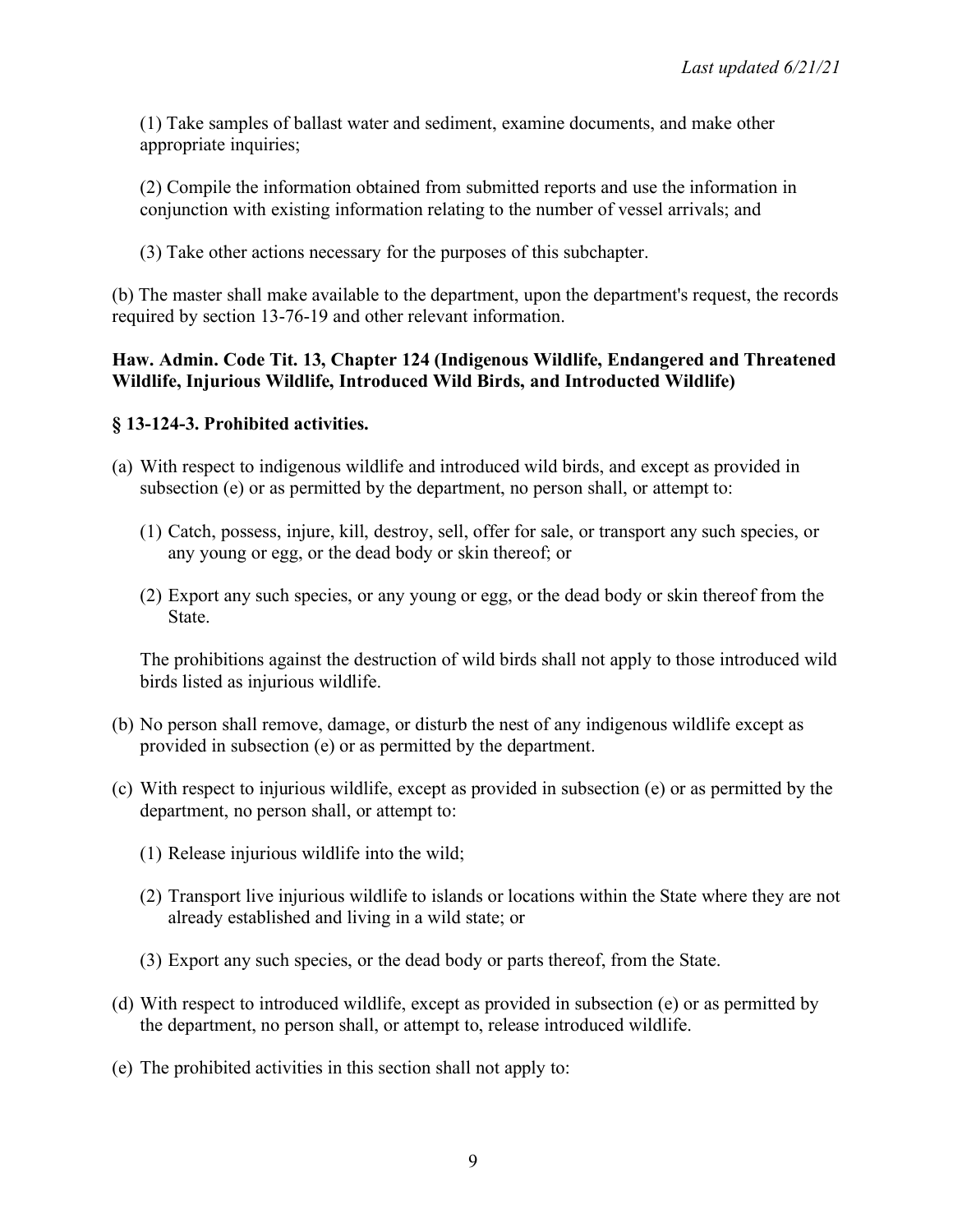- (1) Authorized employees of the department;
- (2) Enforcement agents, researchers, and inspectors of the department of agriculture and United States Fish and Wildlife Service when acting in the course of their official duties; or
- (3) Persons authorized by the board or its authorized representative and as provided elsewhere in this chapter.

#### **§ 13-124-4. Scientific, propagation, and educational permits.**

Permits for collecting, possessing, killing, selling or offering for sale, and transporting indigenous wildlife, introduced wild birds, game birds, or game mammals may be issued by the board or its authorized representative for scientific or educational purposes including cultural activities, or for activities which will enhance the survival of the wildlife species.

#### **§ 13-124-8. Penalty.**

- (a) Any person violating any part of this subchapter shall be guilty of a petty misdemeanor, and upon conviction thereof, shall be punished as follows:
	- (1) For a first conviction, by a mandatory fine of not less than \$100, or imprisonment of not more than thirty days, or both;
	- (2) For a second conviction within five years of a previous conviction, by a mandatory fine of not less than \$500, or by imprisonment of not more than thirty days, or both, and all firearms used in the commission of such violations shall be considered contraband to be forfeited to and disposed of by the State; and
	- (3) For a third or subsequent conviction within five years of the first two or more convictions, by a mandatory fine of not less than \$1,000, or by imprisonment of not more than thirty days, or both, and all firearms used in the commission of such violations shall be considered contraband to be forfeited to and disposed of by the State.
- (b) In addition to any other penalty imposed under this section, a mandatory fine of \$100 shall be levied for each bird illegally taken under this chapter and a mandatory fine of \$500 shall be levied for each mammal illegally taken under this chapter.
- (c) The disposition of fines collected for violations of the provisions concerning wildlife conservation shall be subject to HRS section 183D-10.5.
- (d) Except as otherwise provided by law, the board is authorized to set, charge, and collect administrative fines or bring legal action to recover administrative costs of the department or payment for damages or for the cost to correct damages resulting from a violation of HRS subtitle 4 of title 12 or any rule adopted thereunder. The administrative fines shall be as follows: